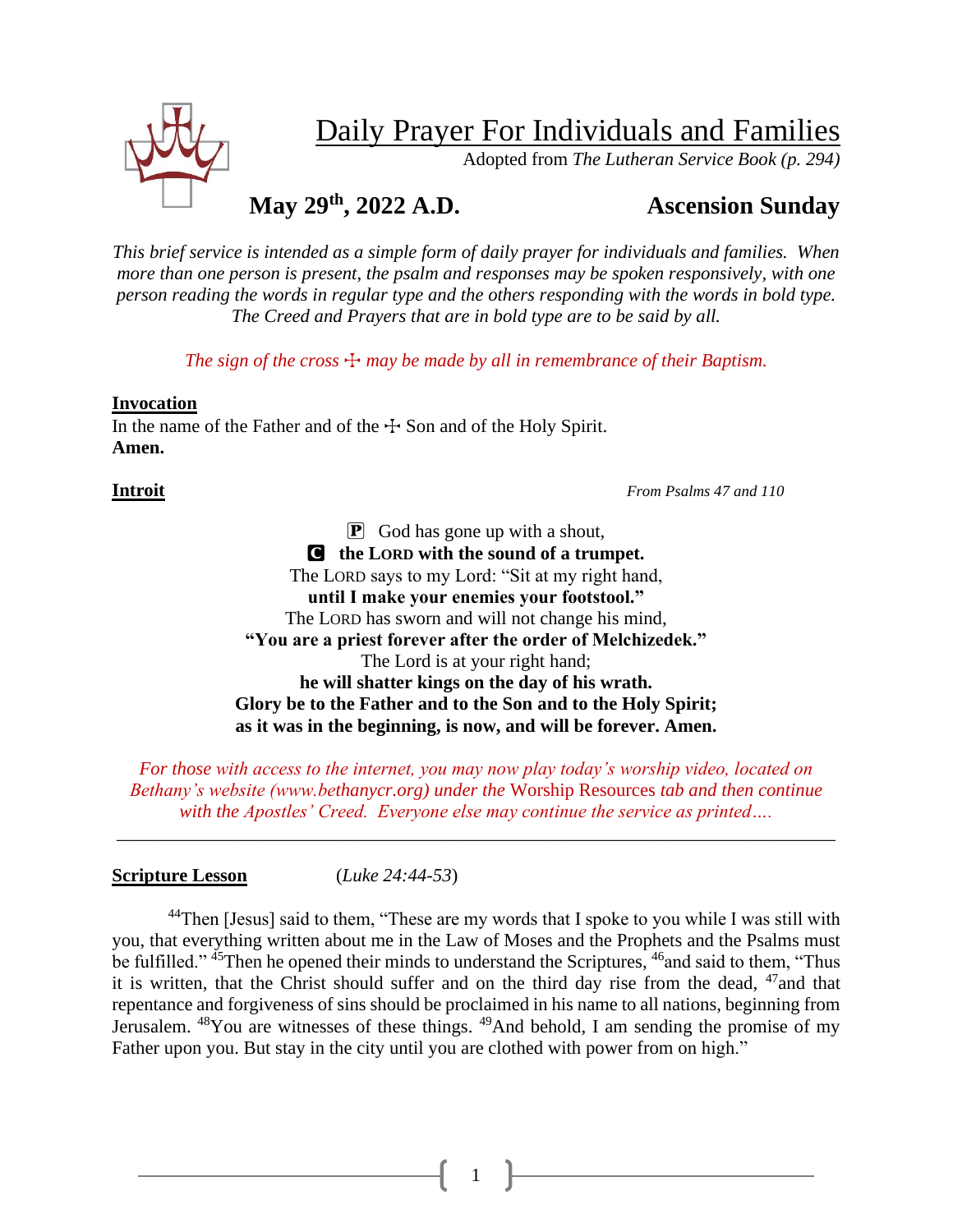$50$ Then he led them out as far as Bethany, and lifting up his hands he blessed them.  $51$ While he blessed them, he parted from them and was carried up into heaven. <sup>52</sup>And they worshiped him and returned to Jerusalem with great joy, <sup>53</sup> and were continually in the temple blessing God.

\_\_\_\_\_\_\_\_\_\_\_\_\_\_\_\_\_\_\_\_\_\_\_\_\_\_\_\_\_\_\_\_\_\_\_\_\_\_\_\_\_\_\_\_\_\_\_\_\_\_\_\_\_\_\_\_\_\_\_\_\_\_\_\_\_\_\_\_\_\_\_\_\_\_\_\_\_\_

**<u>Sermon**</u> –  $\div$  **Think** "Ascension"  $\div$  (A copy is included at the end of this service.)

#### **Athanasian Creed**

Whoever desires to be saved must, above all, hold the catholic faith. **Whoever does not keep it whole and undefiled will without doubt perish eternally.** And the catholic faith is this, **that we worship one God in Trinity and Trinity in Unity, neither confusing the persons nor dividing the substance.** For the Father is one person, the Son is another, and the Holy Spirit is another. **But the Godhead of the Father and of the Son and of the Holy Spirit is one: the glory equal, the majesty coeternal.** Such as the Father is, such is the Son, and such is the Holy Spirit: **the Father uncreated, the Son uncreated, the Holy Spirit uncreated;** the Father infinite, the Son infinite, the Holy Spirit infinite; **the Father eternal, the Son eternal, the Holy Spirit eternal.** And yet there are not three Eternals, but one Eternal, **just as there are not three Uncreated or three Infinites, but one Uncreated and one Infinite.** In the same way, the Father is almighty, the Son almighty, the Holy Spirit almighty; **and yet there are not three Almighties, but one Almighty.** So the Father is God, the Son is God, the Holy Spirit is God; **and yet there are not three Gods, but one God.** So the Father is Lord, the Son is Lord, the Holy Spirit is Lord; **and yet there are not three Lords, but one Lord.** Just as we are compelled by the Christian truth to acknowledge each distinct person as God and Lord, so also are we prohibited by the catholic religion to say that there are three Gods or Lords. **The Father is not made nor created nor begotten by anyone.** The Son is neither made nor created, but begotten of the Father alone. **The Holy Spirit is of the Father and of the Son, neither made nor created nor begotten, but proceeding.** Thus, there is one Father, not three Fathers; one Son, not three Sons; one Holy Spirit, not three Holy Spirits. **And in this Trinity none is before or after another; none is greater or less than another;** but the whole three persons are coeternal with each other and coequal, so that in all things, as has been stated above, the Trinity in Unity and Unity in Trinity is to be worshiped. **Therefore, whoever desires to be saved must think thus about the Trinity.** But it is also necessary for everlasting salvation that one faithfully believe the incarnation of our Lord Jesus Christ. **Therefore, it is the right faith that we believe and confess that our Lord Jesus Christ, the Son of God, is at the same time both God and man.**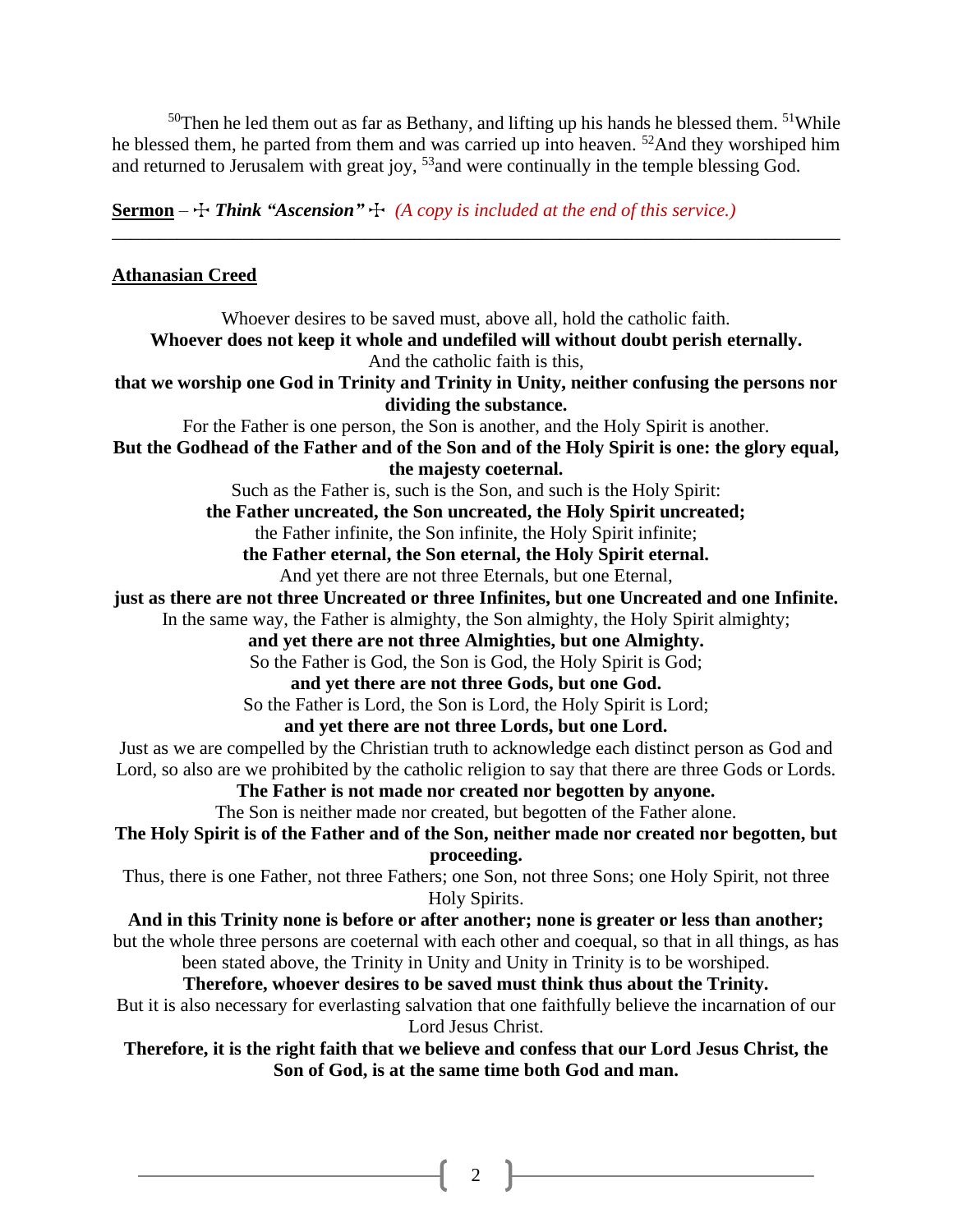He is God, begotten from the substance of the Father before all ages; and He is man, born from the substance of His mother in this age:

#### **perfect God and perfect man, composed of a rational soul and human flesh;**

equal to the Father with respect to His divinity, less than the Father with respect to His humanity. **Although He is God and man, He is not two, but one Christ:**

one, however, not by the conversion of the divinity into flesh, but by the assumption of the humanity into God;

**one altogether, not by confusion of substance, but by unity of person.**

For as the rational soul and flesh is one man, so God and man is one Christ,

**who suffered for our salvation, descended into hell, rose again the third day from the dead,** ascended into heaven, and is seated at the right hand of the Father, God Almighty, from whence

He will come to judge the living and the dead.

**At His coming all people will rise again with their bodies and give an account concerning their own deeds.**

And those who have done good will enter into eternal life, and those who have done evil into eternal fire.

**This is the catholic faith; whoever does not believe it faithfully and firmly cannot be saved.**

#### **The Lord's Prayer**



**Our Father who art in heaven, hallowed be Thy name, Thy kingdom come, Thy will be done on earth as it is in heaven; give us this day our daily bread; and forgive us our trespasses as we forgive those who trespass against us; and lead us not into temptation, but deliver us from evil. For Thine is the kingdom and the power and the glory forever and ever. Amen.**

# **Bethany's Prayer List**

#### **Thanksgiving**

- For those who sacrificed for our nation
- Joel Knutson recovering after surgery

#### **Entrusting into God's Care**

- Wayne Schilling hospice care
- The Kroemer family as they help a friend
- Persecuted Christians and refugees
- Those suffering after the storm and during the pandemic
- Peace in Europe and throughout the world
- Project 24 students, Yvonne and Lorine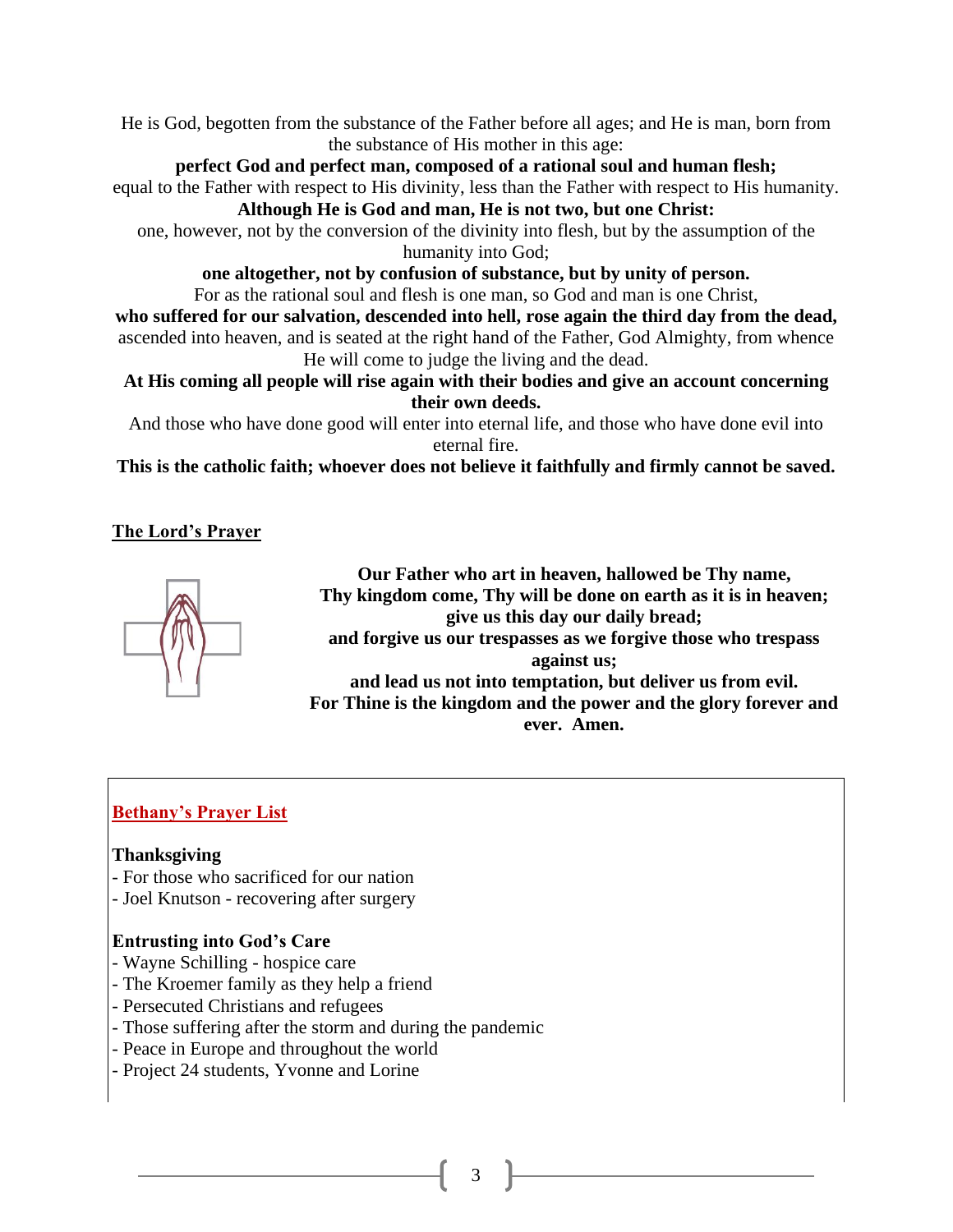### **Healing**

- Lynn Madsen upcoming surgery
- Bridget Rinderknecht job changes
- Victoria (mother of Janet Hoech) health issues
- LaVonne (mother of Dave Karsten) recovering after fall
- Nancylee Siebenmann recovering after hospitalization
- Dan (father of Michelle Wiersig) recovering after surgery
- Faye Sieck recovering after surgery
- Betty Hein recovering after hospitalization
- Natalie Heller recovering after surgery
- Erin Wilson health issues
- Doug Knutson cancer treatment
- John Siebenmann health issues
- Lee Rathje recovering after surgery
- Cindy Broadwater relief of foot pain
- Lynn Madsen broken wrist
- Carol Grimminger recovering after hospitalization
- Sharon Ramsey recovering after surgery
- Dave Christian recovering at home after cardiac surgery

#### **Homebound**

- Shirley Kellogg - at home

### **Mourning**

- Mechele (friend of Linda Patten) - died 5/14

# **Serving Our Country**

- Ben serving in the Iowa National Guard
- Mitchell & Benjamin (relatives of Schoens & Smiths) US Navy
- Harrison (son of Rob & Faye Sieck) US Army

# **Collect of the Day**

Almighty God, as Your only-begotten Son, our Lord Jesus Christ, ascended into the heavens, so may we also ascend in heart and mind and continually dwell there with Him, who lives and reigns with You and the Holy Spirit, one God, now and forever. **Amen.**

#### **Concluding Prayers**

O God, from whom come all holy desires, all good counsels, and all just works, give to us, Your servants, that peace which the world cannot give, that our hearts may be set to obey Your commandments and also that we, being defended from the fear of our enemies may live in peace and quietness; through Jesus Christ, Your Son, our Lord, who lives and reigns with You and the Holy Spirit, one God, now and forever. **Amen.**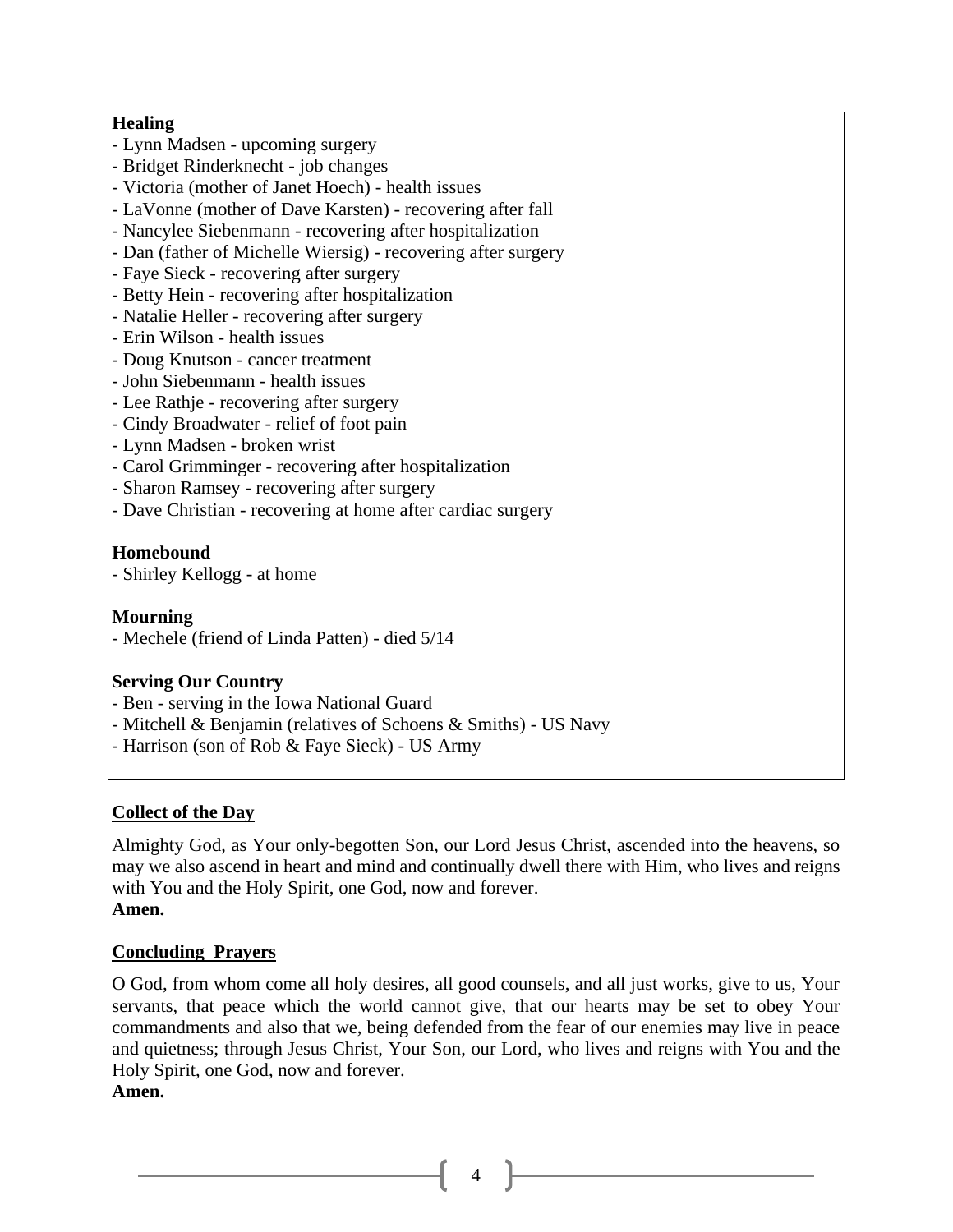Together we pray… **I thank You, my heavenly Father, through Jesus Christ, Your dear Son, that You have kept me this night from all harm and danger; and I pray that you would keep me this day also from sin and every evil, that all my doings and life may please You. For into Your hands I commend myself, my body and soul, and all things. Let Your holy angel be with me, that the evil foe may have no power over me. Amen.**

Let us bless the Lord. **Thanks be to God.**

# T T T T T  $+$  *Think "Ascension"* +

Grace, mercy, and peace to you from God – the Father, the Son, and the Holy Spirit. Amen.

This weekend we celebrate the Ascension of Christ into Heaven. Most Christians are familiar with the idea of Christ ascending into heaven. We learn about it in Sunday School and in Confirmation. Sometimes we sing about it during our church services. And we confess this fact in all three ecumenical creeds: the Apostles', Nicene, and the Athanasian – saying that Christ has ascended into heaven and sits at the right hand of God, the Father. Therefore it should be obvious that the Ascension of Jesus is an important, albeit an often overlooked, part of our faith. Which is great news for the disciples of Christ. Because just as we are familiar with the Ascension of Christ, this weekend we are also, unfortunately, familiar with an amazing amount of trouble and strife.

Of course, it goes without saying that every generation and every culture has its' fair share of trouble. In Mark 13 our Lord Himself says that there will be earthquakes and famines and wars and rumors of war. And in John 16:33 Jesus says, "…*In the world you will have tribulation…*" But just because we will always face trouble until the day of our Lord's glorious return, doesn't mean that Christians suffer any less or are to just sit around and take things on the chin. We can't use our Lord's teaching about the certainty of suffering as an excuse to do nothing about the problems we face or as a source of comfort when we do face them.

After all, do you think our Lord is happy when His Church does nothing when nearly 53 people are killed by a gun *everyday* in our country? (Compared to 10 people every year in Japan). Or, does our Lord just want His people to remind the 1 in 7 kids in Linn County who aren't really sure where their next meal is coming from, that there will always be trouble in the world? Or would our God want the Church to share God's love in Word and deed?!?! If you're not sure, then remember that James writes in chapter 2 of his epistle, "*What good is it, my brothers, if someone says he has faith but does not have works? Can that faith save him? <sup>15</sup> If a brother or sister is poorly clothed and lacking in daily food, <sup>16</sup> and one of you says to them, "Go in peace, be warmed and filled," without giving them the things needed for the body, what good is that"* (James 2:14- 16)? If children are being killed in schools and we say, "Our thoughts and prayers are with you" without doing anything, what good is that?

Now, I believe that most of you know I try not to use the pulpit for anything other than preaching Christ crucified (I Corinthians 1:23). And you also know that our Lutheran understanding of the Christian faith leaves little room for liberation theology or a social gospel. And yet, do we not talk about sin in the church, so that the cross of Christ will mean something?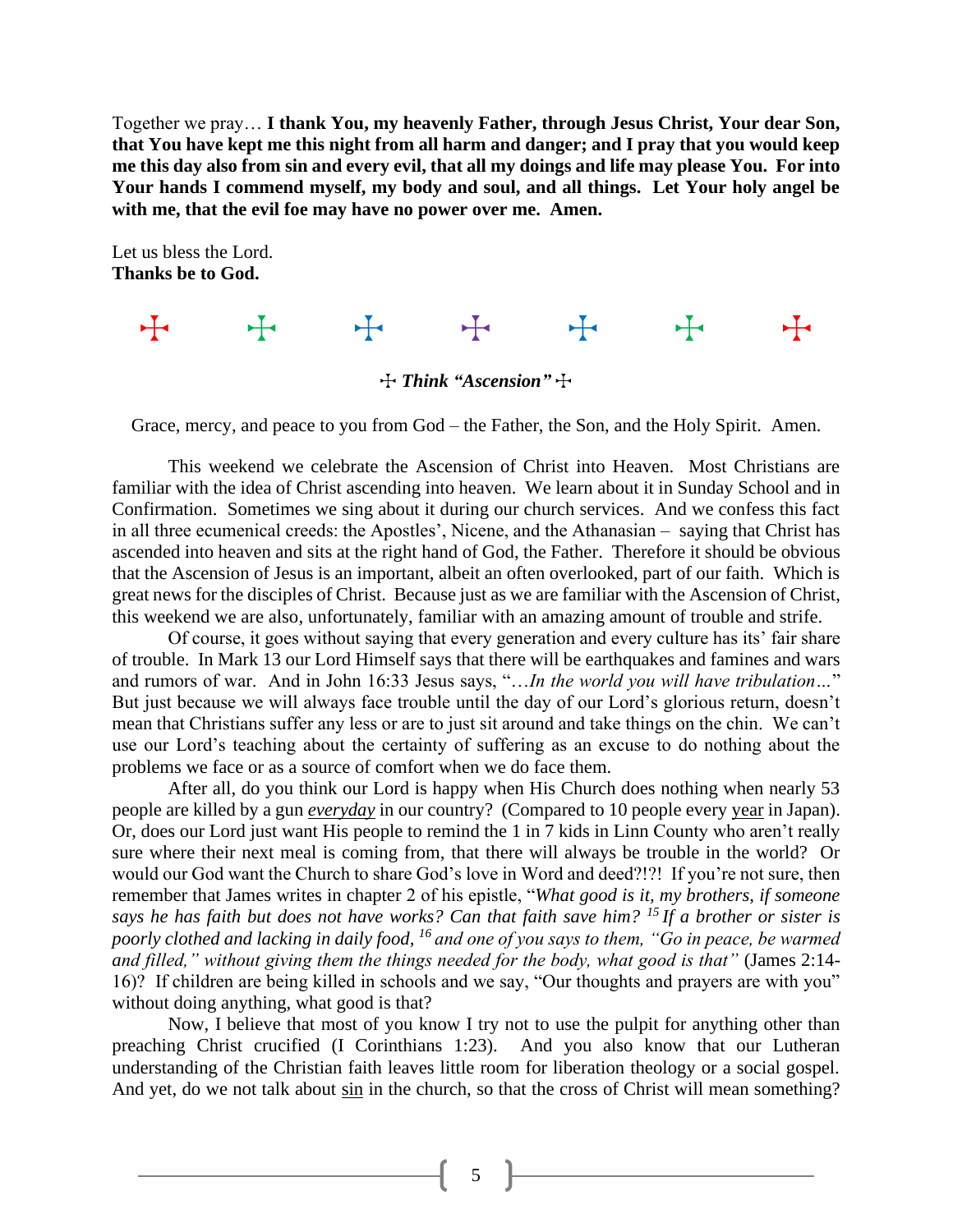Does the Church not proclaim the law and show people their sin, so that people might be led to repentance and hear the Church proclaim the Gospel - showing people their Savior? And what are mass shootings and unprovoked wars other than the sin of murder? And what is income inequality, other than the sins of stealing and greed? *Luther's Small Catechism* addresses abortion, racism, domestic and substance abuse all under the  $5<sup>th</sup>$  Commandment (You shall not murder). And so much of what people like to call "environmental issues" fall under our teachings on stewardship in the First Article of the Apostles' Creed.

So, when we become discouraged because of what we see going on around us in this world, we must remember our faith in Christ as our risen Lord and Savior. If we let the world and its' wisdom take the lead in addressing theses issues; or if we look to the world for a source of hope, we are bound to fail and be disappointed. I was reminded of this reading an opinion essay by John McWhorter, a linguist from Columbia University. In his essay, he argues that many people believe that if we change how people say things, you'll change how people think about things, and that will inevitably lead to the world changing. So, we can make the world a better place by changing how people talk.

The problem with this line of thinking is that it doesn't seem to work. As an example, McWhorter points out the progression in our culture from saying a person is "crippled" to "handicapped" to "disabled" to "differently abled". All of these are well intentioned changes, but how we talk about a situation doesn't really change it for the people effected by it. Yet we see this happening all around us. We've gone from "bums", to "homeless", to "unhoused". People don't "commit" suicide anymore because that sounds like a crime. Instead, people "die" by suicide. Of course, we do not want to add to anyone's pain by what we say or do. But does just changing the way we talk, changing the pronouns we use for people, really improve the painful situations people find themselves in? It seems that trying to change the way people talk about others, instead of changing the lives of those who are being talked about for the better, is a cheap cop-out undertaken by far too many in our society today. John McWhorter concludes his essay by writing, "…broadly speaking, thought leaders and activists of past eras put their emphasis on what people did and said – not on the ever-finer gradations of how they might have said it. Far better to teach people what you think they should think about something, and why…"

As disciples of Christ, trying to improve our lives or others, trying to find hope and peace for ourselves or others by changing the way people talk or by any other means that the world believes to be wise is a cop out and bound to fail. Instead, we need to show people, and remember ourselves, what we all need to think about. And this Ascension Day we remember that we all need to think about Jesus Christ, ascended into heaven and seated at the right hand of the God the Father.

In Luke 24:50-51 we read, "*And He led them out as far as Bethany, and lifting up His hands He blessed them. While He blessed them, He parted from them and was carried up into heaven.*" Luke would later record in Acts that Peter quoted Psalm 110 in speaking of Jesus' ascension saying, "*The Lord said to my Lord, sit at my right hand, until I make your enemies your footstool*" (Acts 2:34-34). Peter also wrote in his first epistle, "[Jesus Christ] *has gone into heaven and is at the right hand of God, with angels, authorities, and powers having been subjected to Him*" (I Peter 3:22).

This is what Christians think about and proclaim, because the right hand of God to which our Lord ascended is not a place of rest, nor a mere seat of honor or prestige. It is a position of divine power. Paul writes to the Ephesians, "[God] *seated Him at His right hand in the heavenly places, <sup>21</sup> far above all rule and authority and power and dominion, and above every name that is*